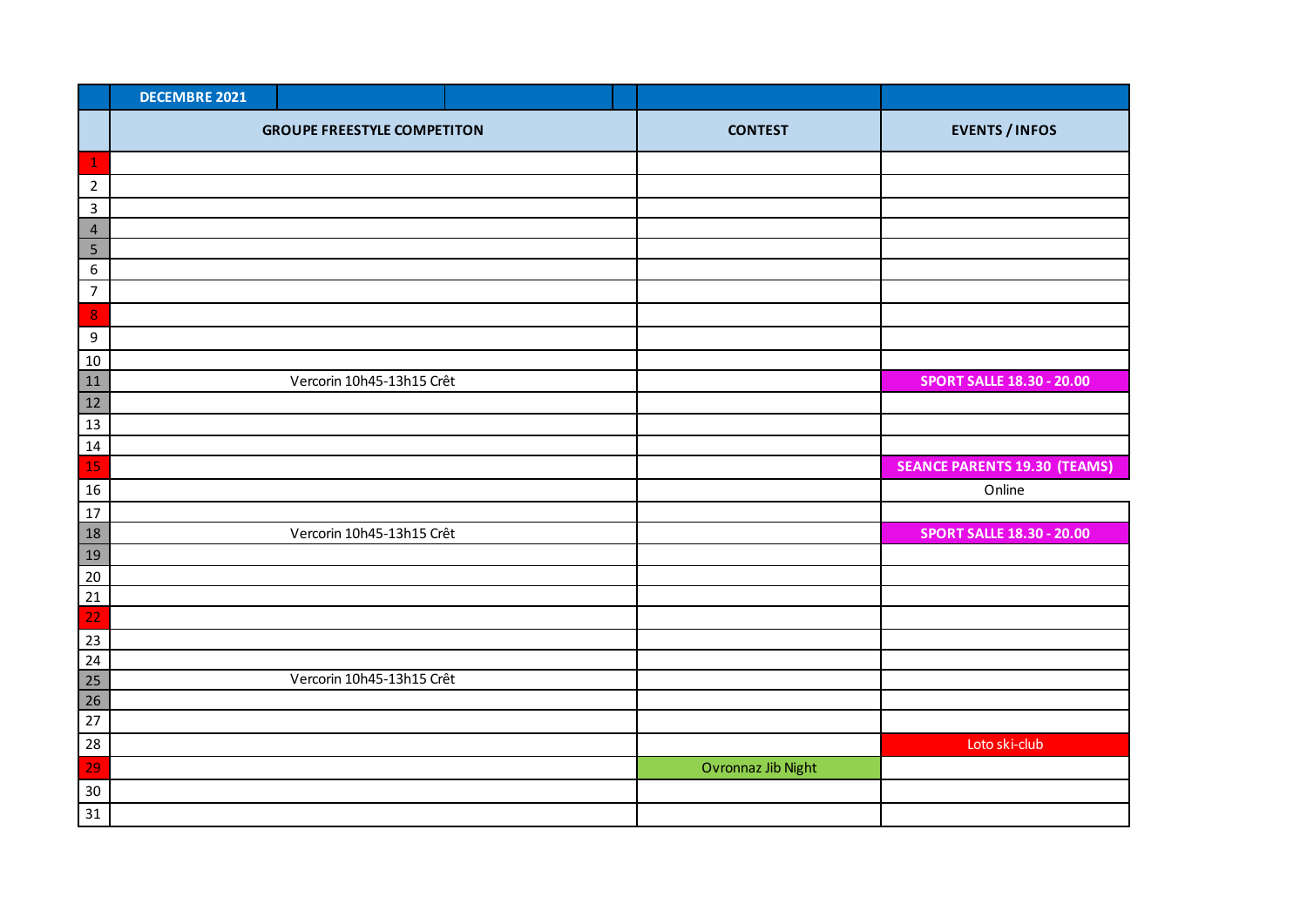|                                    | <b>JANVIER 2022</b> |                                    |  |                     |                               |
|------------------------------------|---------------------|------------------------------------|--|---------------------|-------------------------------|
|                                    |                     | <b>GROUPE FREESTYLE COMPETITON</b> |  | <b>CONTEST</b>      | <b>EVENTS / INFOS</b>         |
| $\mathbf{1}$                       |                     |                                    |  |                     |                               |
| $\overline{2}$                     |                     | Vercorin 10h45-13h15 Crêt          |  |                     | <b>PATINAGE 17.00 - 18.30</b> |
| $\mathsf{3}$                       |                     |                                    |  |                     |                               |
| $\overline{4}$                     |                     |                                    |  |                     |                               |
| 5                                  |                     |                                    |  |                     |                               |
| 6                                  |                     |                                    |  |                     |                               |
| $\overline{7}$                     |                     |                                    |  |                     |                               |
| $\,$ 8 $\,$                        |                     | Grimentz 11h00-16h30               |  |                     |                               |
| $\,9$                              |                     |                                    |  |                     | <b>DEBUT A NOUS LA NEIGE</b>  |
| 10                                 |                     |                                    |  |                     |                               |
| 11                                 |                     |                                    |  |                     |                               |
| 12                                 |                     |                                    |  |                     |                               |
| $13\,$                             |                     |                                    |  |                     |                               |
| 14                                 |                     |                                    |  |                     |                               |
| 15                                 |                     | Vercorin 10h45-13h00 Crêt          |  |                     | ALAÏA 17.30 - 19.30           |
| 16                                 |                     |                                    |  |                     |                               |
| 17                                 |                     |                                    |  |                     |                               |
| 18                                 |                     |                                    |  |                     |                               |
| 19                                 |                     |                                    |  |                     |                               |
| 20                                 |                     |                                    |  |                     |                               |
| 21                                 |                     |                                    |  |                     |                               |
| 22                                 |                     | Grimentz 11h00-16h30               |  |                     |                               |
| 23                                 |                     |                                    |  | Moléson Slope Style | Info whatsapp                 |
| $\overline{24}$<br>$\overline{25}$ |                     |                                    |  |                     |                               |
| 26                                 |                     |                                    |  |                     |                               |
| 27                                 |                     |                                    |  |                     |                               |
| 28                                 |                     |                                    |  |                     |                               |
| 29                                 |                     | Vercorin 10h45-13h00 Crêt          |  |                     |                               |
| 30                                 |                     |                                    |  |                     | <b>BENEVOLAT PARENTS</b>      |
| 31                                 |                     |                                    |  |                     |                               |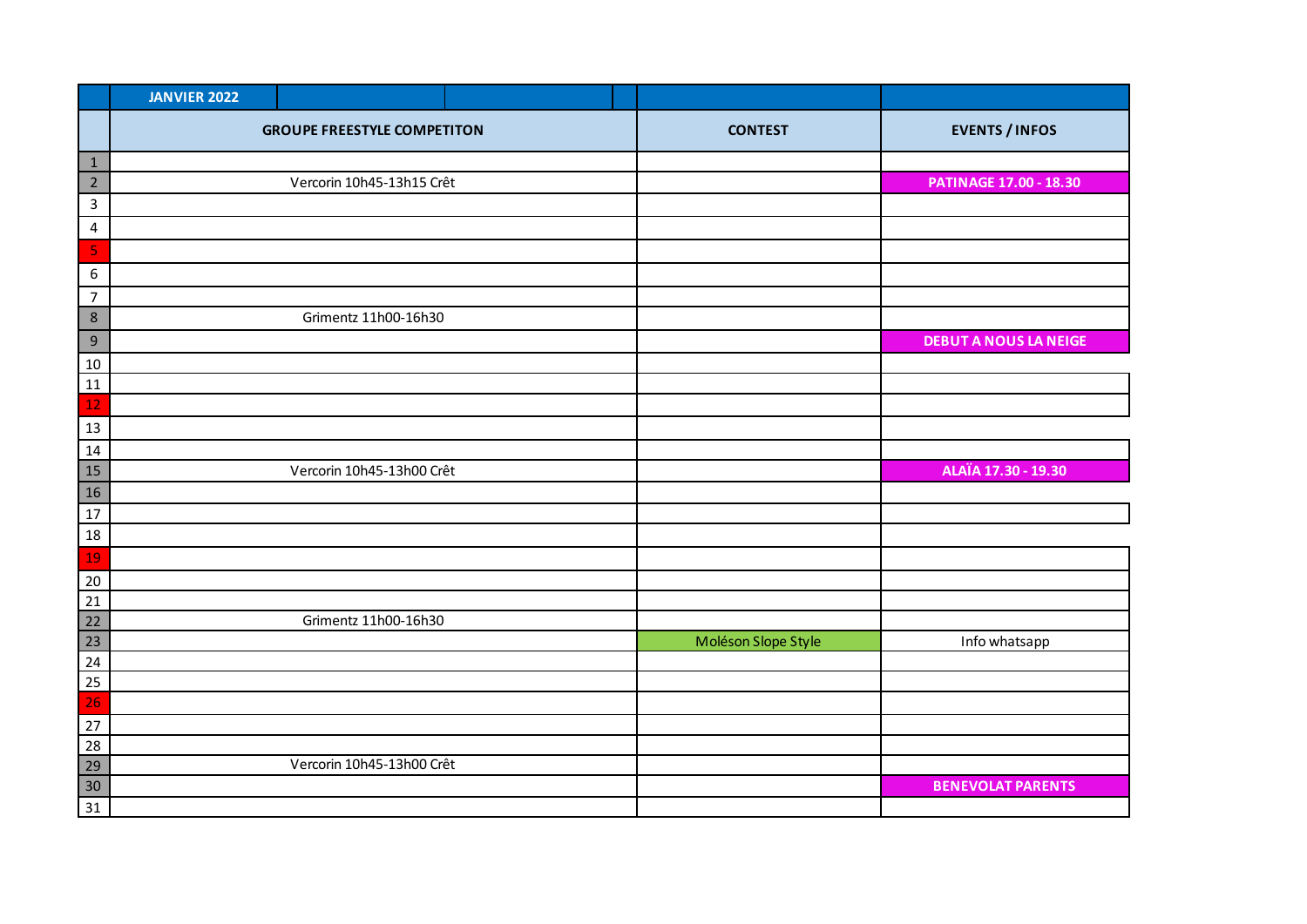|                  | <b>FEVRIER 2022</b>                |                           |                |                       |                     |
|------------------|------------------------------------|---------------------------|----------------|-----------------------|---------------------|
|                  | <b>GROUPE FREESTYLE COMPETITON</b> |                           | <b>CONTEST</b> | <b>EVENTS / INFOS</b> |                     |
| $\mathbf{1}$     |                                    |                           |                |                       |                     |
| $\overline{2}$   |                                    |                           |                |                       |                     |
| $\mathbf{3}$     |                                    |                           |                |                       |                     |
| 4                |                                    |                           |                |                       |                     |
| $\overline{5}$   |                                    | Montana 11h00-16h30       |                |                       | ALAÏA 17.30 - 19.30 |
| $\boldsymbol{6}$ |                                    |                           |                |                       |                     |
| $\overline{7}$   |                                    |                           |                |                       |                     |
| $\bf 8$          |                                    |                           |                |                       |                     |
| $\mathbf 9$      |                                    |                           |                |                       |                     |
| 10               |                                    |                           |                |                       |                     |
| $11\,$           |                                    |                           |                |                       |                     |
| 12               |                                    | Vercorin 10h45-13h00 Crêt |                |                       |                     |
| 13               |                                    |                           |                |                       |                     |
| 14               |                                    |                           |                |                       |                     |
| 15               |                                    |                           |                |                       |                     |
| <b>16</b>        |                                    |                           |                |                       |                     |
| $17\,$           |                                    |                           |                |                       |                     |
| 18               |                                    |                           |                |                       |                     |
| <u>19</u>        |                                    | Vercorin 10h45-13h00 Crêt |                |                       |                     |
| 20               |                                    |                           |                |                       |                     |
| 21               |                                    |                           |                |                       |                     |
| $22$             |                                    |                           |                |                       |                     |
| 23               |                                    |                           |                |                       |                     |
| 24               |                                    |                           |                |                       |                     |
| 25               |                                    |                           |                |                       |                     |
| 26               |                                    |                           |                | Slope Style Verbier   | Info whatsapp       |
| $27$             |                                    |                           |                |                       |                     |
| 28               |                                    |                           |                |                       |                     |